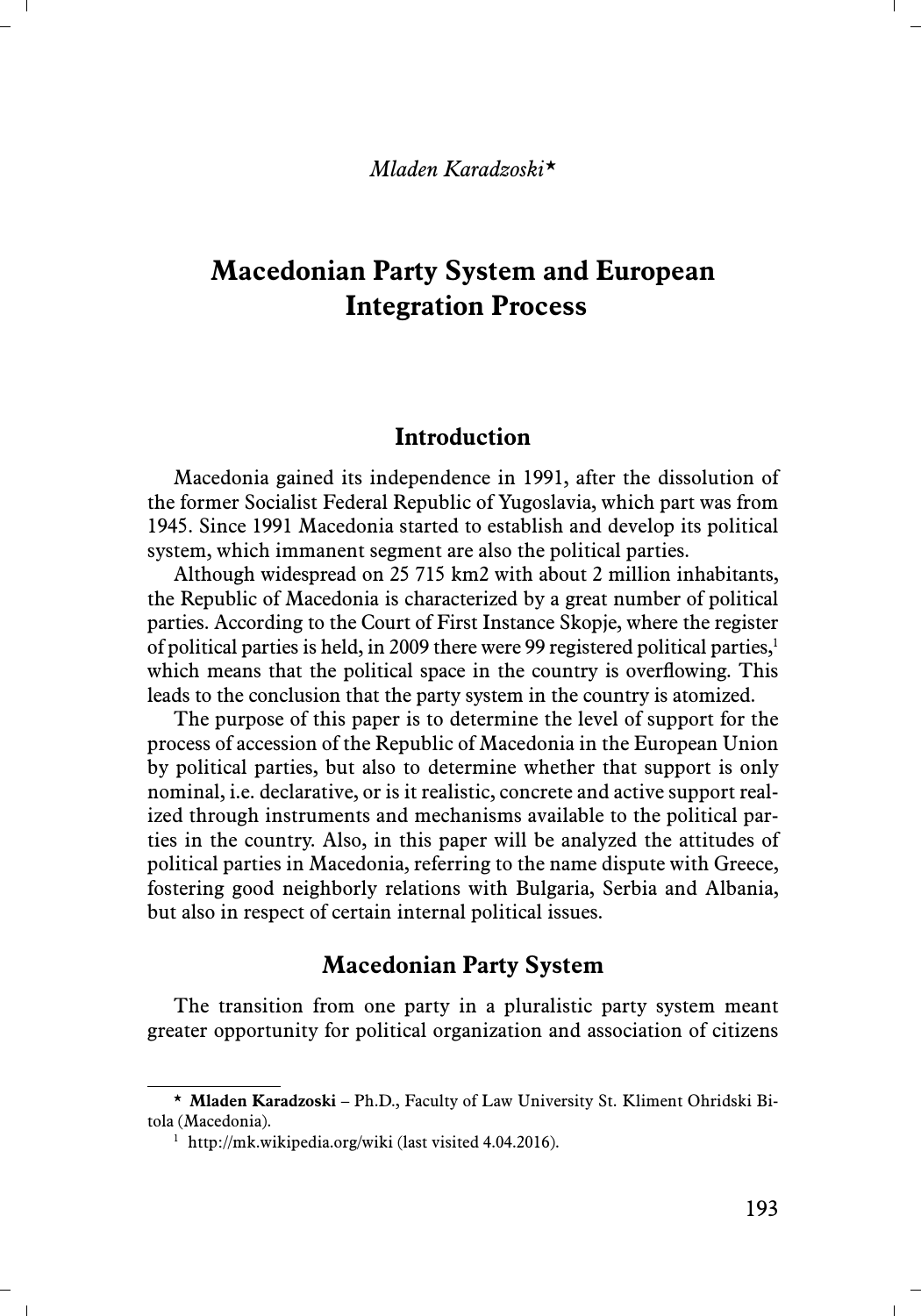of the Republic of Macedonia. At the same time, it meant raising the level of democracy in a society that did pioneering political steps. The chance was well used by political factors in the country since the beginning of the 1990s, and the initial number of political parties which was 24, rose to 59 in 1992, 80 in 1995, 103 in 2000, even the 150 political parties in 2005, and today the number gravitates around 100.<sup>2</sup>

There are several factors that affect this strength of the political parties on the independence of the Republic of Macedonia. One factor is the desire to establish their own national political parties and catching a position in the political space in Macedonia which was almost empty before the breakup of Yugoslavia. Another factor was the demise of several political parties which had failed to launch at the political scene, or from one party were arising after several parties who wore similar. For example, from VMRO-DPMNE (Internal Macedonian Revolutionary Organisation – Democratic Party for Macedonian National Unity) came out VMRO- -People's Party, VMRO-True, VMRO-reform party, VMRO-Macedonian party, etc. From SDSM (Social Democratic Union of Macedonia) came out New Social Democratic Party, the Social Democratic Union, etc. Another factor is the multi-ethnic character of the Republic of Macedonia, i.e. each of the ethnic communities has formed several political parties.

Although we have noted a great number of registered political parties in the country, yet they are all grouped into two major blocs led by the two largest political parties VMRO-DPMNE and SDSM. During the 23 year old Macedonian political history, these two parties and their coalitions are the only entities that have been or are in power in Macedonia.

VMRO-DPMNE is a kind of historical continuity of VMRO, founded in 1893 by several intellectuals and revolutionaries, with the initial goal for liberation of Macedonia from the Ottoman yoke and the creation of a separate, autonomous and independent Macedonia. The Ilinden Uprising and Krusevo Republic represent the crown of the revolutionary and liberation attempts members of VMRO to win their statehood. VMRO directly and indirectly took part in the Young Turk Revolution, in both Balkan and the First World War. After the Second World War and the liberation of Macedonia, members and supporters of VMRO again have risen the historical ideas of organisation. Extremely dissatisfied and disappointed, the members of VMRO were the main titulars of the political opposition in communist Macedonia. Not accepting the status of Macedonia within the Yugoslav federation, members and supporters of VMRO organized numerous secret political groups and organizations. Most of

<sup>2</sup> Ibidem.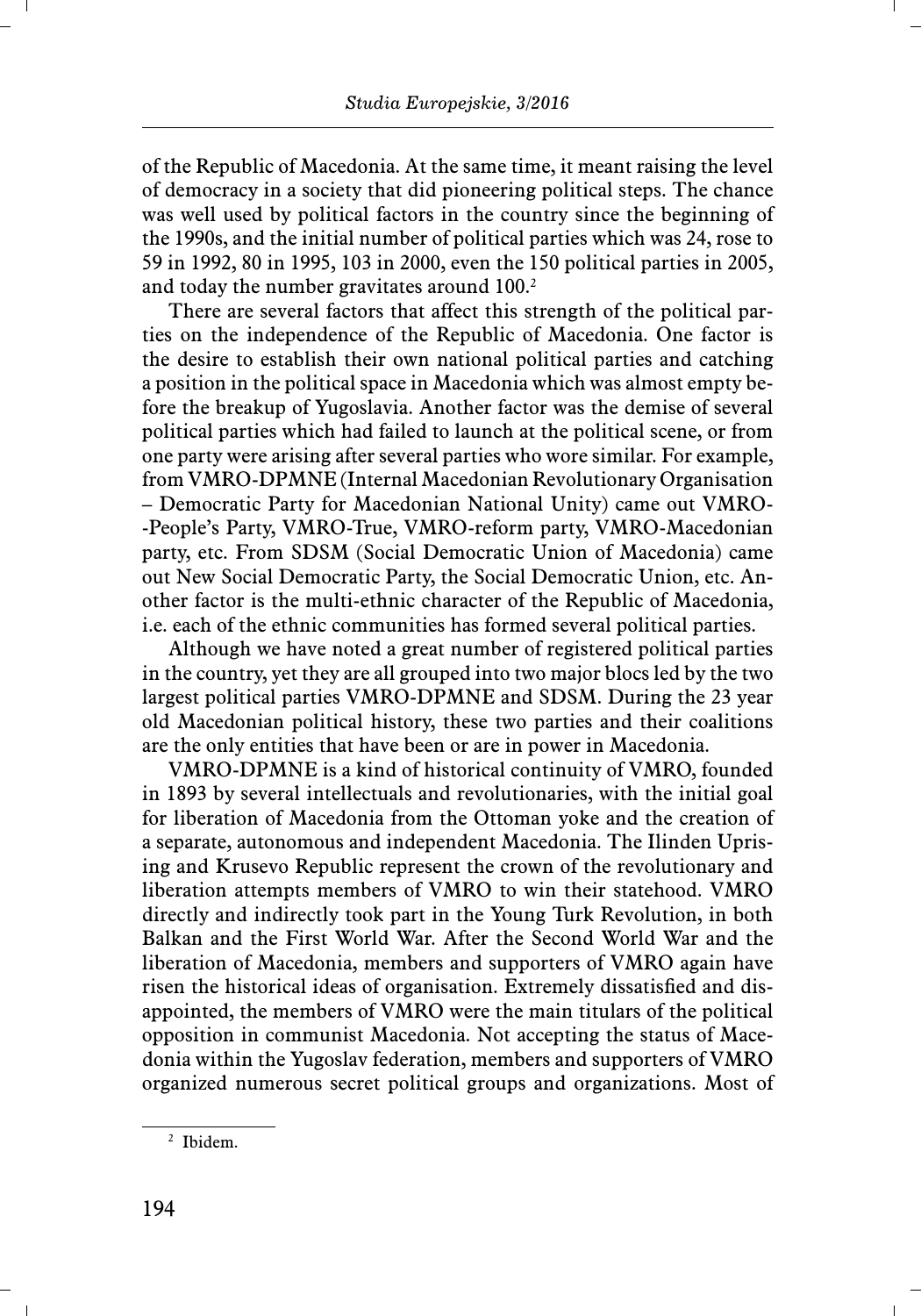them were named after VMRO and their main objective was the creation of an independent, democratic and independent Macedonian state, with an established system and free market economy. The struggle for an independent Macedonia continued in the period of acquisition of independence in the nineties of the 20th century. Then, after the establishment of June 17, 1990, the newly formed party VMRO-DPMNE was the only political force that openly advocate the separation of Macedonia from the Yugoslav federation, resurrecting the idea of an independent and sovereign Macedonian state, completing the Macedonian statehood and international recognition of the Macedonian state, which today in the Republic of Macedonia became a reality.<sup>3</sup>

Social Democratic Union of Macedonia as a political party was established on April 21, 1991 at 11 Congress-PDP ECM (League of Communists of Macedonia-Party for Democratic Prosperity) when on the base on the initiative of the Presidency of the Central Committee of the PDP ECM-February 14, 1991 and the proposal of the Central Committee of February 23, 1991 has taken the decision to change the name of the ECM-PDP SDSM.

Since then SDSM is a modern, democratic, social democratic party which has its roots in the traditional leftist ideas that exist on this territory since the holding of the First Conference of the Macedonian socialists in Macedonia on June 17, 1900 in the village Zitoshe around Krusevo, the existence of political group Vasil Glavinov which defined the basic socialist views of the liberation struggle of Macedonia as 'the work of the Macedonians' and creating independent Macedonian republic with equal rights for all its citizens regardless of ethnic, religious, cultural and other differences.

Left, socialist ideas had their roots in the Macedonian revolutionary organisation as a carrier of modern, progressive idea of freedom and the creation of a state, independent and free from the influence of all neighboring propaganda outside. Among the representatives of the left wing in the Macedonian revolutionary movement most important place occupy Gotse Delchev and Nicola Karev.

Substantive progress in the formation of socialist and social democratic organizations were achieved after winning the Young Turk Revolution (1908) when in all major urban centers were created such branches. And between the two world wars, these ideas have an important place and support among the Macedonian population as an authentic representatives of the Macedonian national movement against pro-Bulgarian jets headed

<sup>&</sup>lt;sup>3</sup> http://vmro-dpmne.org.mk/?page  $id=172$  (last visited 13.04.2016).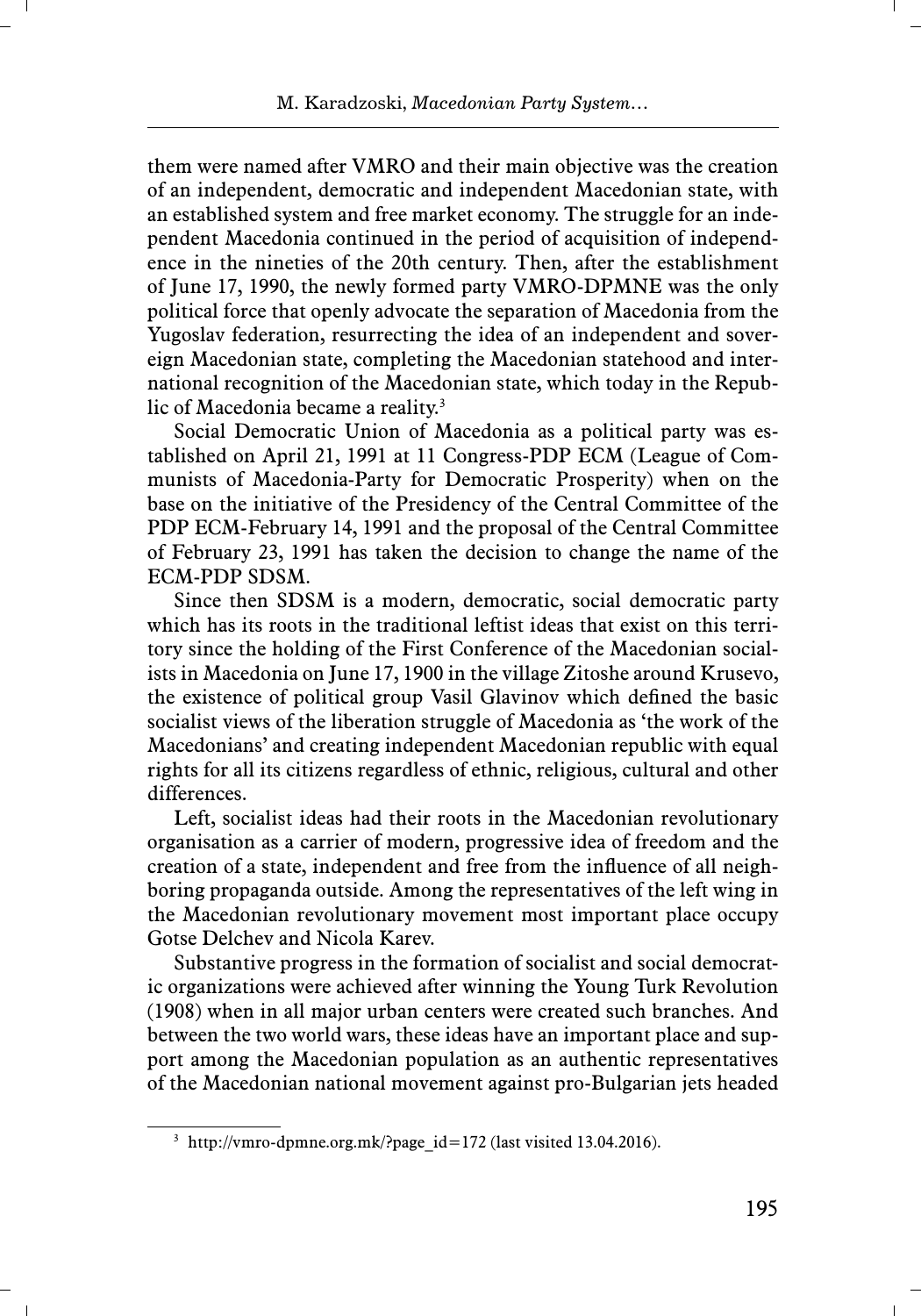by Ivan Mikhailov and Todor Alexandrov as propagandists of ideas of the Bulgarian state and denial of the Macedonian nation.

Left, Socialistic idea was most dominant in the Second World War through the Communist Party of Macedonia, which resulted in the first meeting of the Antifascist Assembly of the People Liberation of Macedonia – ASNOM on 2nd August 1944 and the establishment of the Macedonian state and the realization of old aspirations for independence and freedom of the Macedonian people.

Starting from these old ideas and traditions, today SDSM has its foundations as modern statehood party and strive to create a society based on equality, freedom, democracy and membership in Euro-Atlantic integrations, economic development and solidarity.4

# **Political Parties in the Republic of Macedonia and the Accession to the European Union**

The membership of the Republic of Macedonia in the European Union is one of the strategic goals of the country, which is not dependent on specific political nomenclature. This means that there is an absolute consensus of all political parties in the country when it comes to joining the European Union. Different political, ethnic, religious and cultural policy options are blended into a single pro-European option, which guarantees the right strategic orientation of Macedonia.

However, despite this seemingly 'pink' and unified position of political parties in terms of accession to the European Union, there is some distinction between the various political parties, especially in terms of their activity related to the EU. Also, as a problem occurs the discrepancy between the declared (written in statutes and programs of political parties) and realized work.

In Article 8, paragraph 10 of the Statute of the VMRO-DPMNE, stands: VMRO-DPMNE is striving for the inclusion of the Republic of Macedonia in the European Union and NATO.<sup>5</sup> From further analysis we see that not only the statute of the party, but the statutes of all other political parties are too poor to provisions concerning the accession of Macedonia to the European Union and NATO. Not only that are not provided any specific activities and actions that would support these goals, but the goals themselves are not further elaborated. Thus, in the Statute

<sup>4</sup> http://www.sdsm.org.mk/Default.aspx?mId=45&lId=1 (last visited 14.04.2016).

<sup>&</sup>lt;sup>5</sup> Статут на ВМРО-ДПМНЕ, http://vmro-dpmne.org.mk/?page id=174 (last visited 14.04.2016).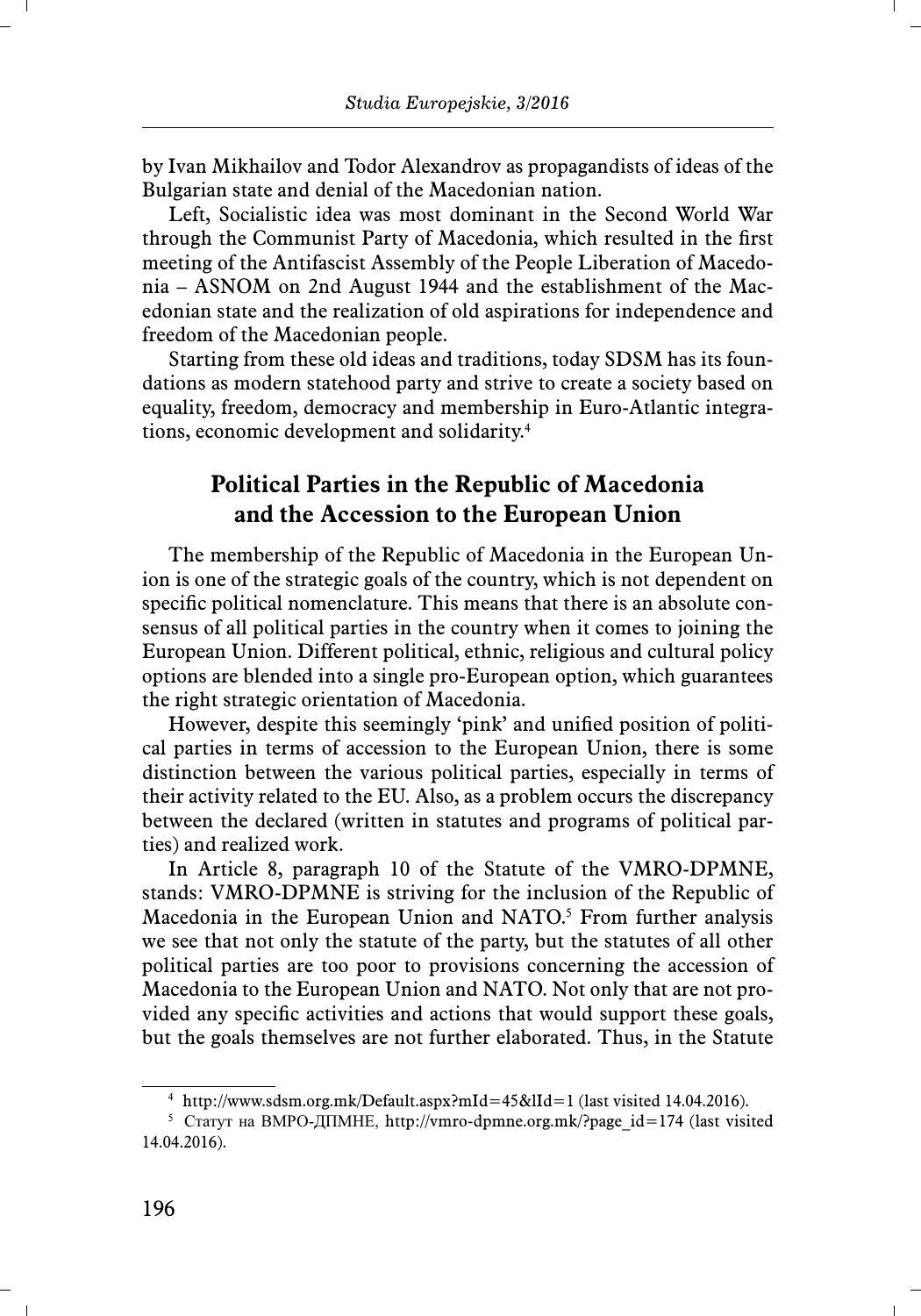of the SDSM, Article 2, paragraph 7, is said: the Social Democratic Union of Macedonia is an independent political party of free and responsible members who act to accomplish the following basic political principles and objectives – one of the goals of the SDSM is establishing and applying European values in the Republic of Macedonia and its membership in the European Union and NATO.6

And in the statutes of smaller political parties the situation is similar. Namely, in Article 7, paragraph 10 of the Statute of VMRO-NP (VMRO People's Party) stands VMRO-NP stands for membership of the Republic of Macedonia in the European Union and NATO.7 In the Statute of NSDP (New Social Democratic Party), however, in Article 3, paragraph 8, is standing provision that NSDP advocates application of European values in the Republic of Macedonia and its immediate integration into European and Euro-Atlantic integration processes.<sup>8</sup> In the Statute of PO-DEM (Party of United Democrats of Macedonia), there is the same formulation as that of the NSDP and similar to that of SDSM<sup>9</sup> and the in the Statute of the LDP (Liberal Democratic Party), Article 6, paragraph 6 says: One main objectives of the LDP is completely running the country and prepare them for full integration into European and Euro-Atlantic economic, political and security systems.10 Article 6 of the Statute of the Liberal Party said that one of the main goals of the party's full membership of the Republic in the European, Euro-Atlantic and global political and security associations and structures.<sup>11</sup>

As for the political parties of ethnic communities in the country and their access to the European integration process, the situation is similar. In their statutes stand short and poor content provisions relating to the accession of Macedonia to the EU and NATO, in which is noted only the desire for integration, and nothing more than that. So, it can be summarized that the political parties in Macedonia through its party statutes does not explicitly express and content supported desire and efforts to join the state to Euro-Atlantic structures.

<sup>6</sup>Статут на СДСМ, http://www.sdsm.org.mk/upload/documents/STATUT%20 SDSM\_2013.pdf (last visited 15.04.2016).

<sup>7</sup> Статут на ВМРО-Народна партија, http://vmro-np.org.mk/?page\_id=71 (last visited 15.04.2016).

<sup>8</sup>Статут на НСДП, http://nsdp.org.mk/docs/statut.pdf (last visited 15.04.2016).

<sup>9</sup> http://www.podem.org.mk/index.php?option=com\_content&view=article&id=61 &Itemid=55 (last visited 15.04.2016).

<sup>&</sup>lt;sup>10</sup> Статут на ЛДП, http://www.ldp.org.mk/Dokumenti/Statut\_Precisten\_2007.pdf (last visited 15.04.2016).

<sup>&</sup>lt;sup>11</sup> Статут на ЛП, http://www.lp.org.mk/?page\_id=7 (last visited 15.04.2016).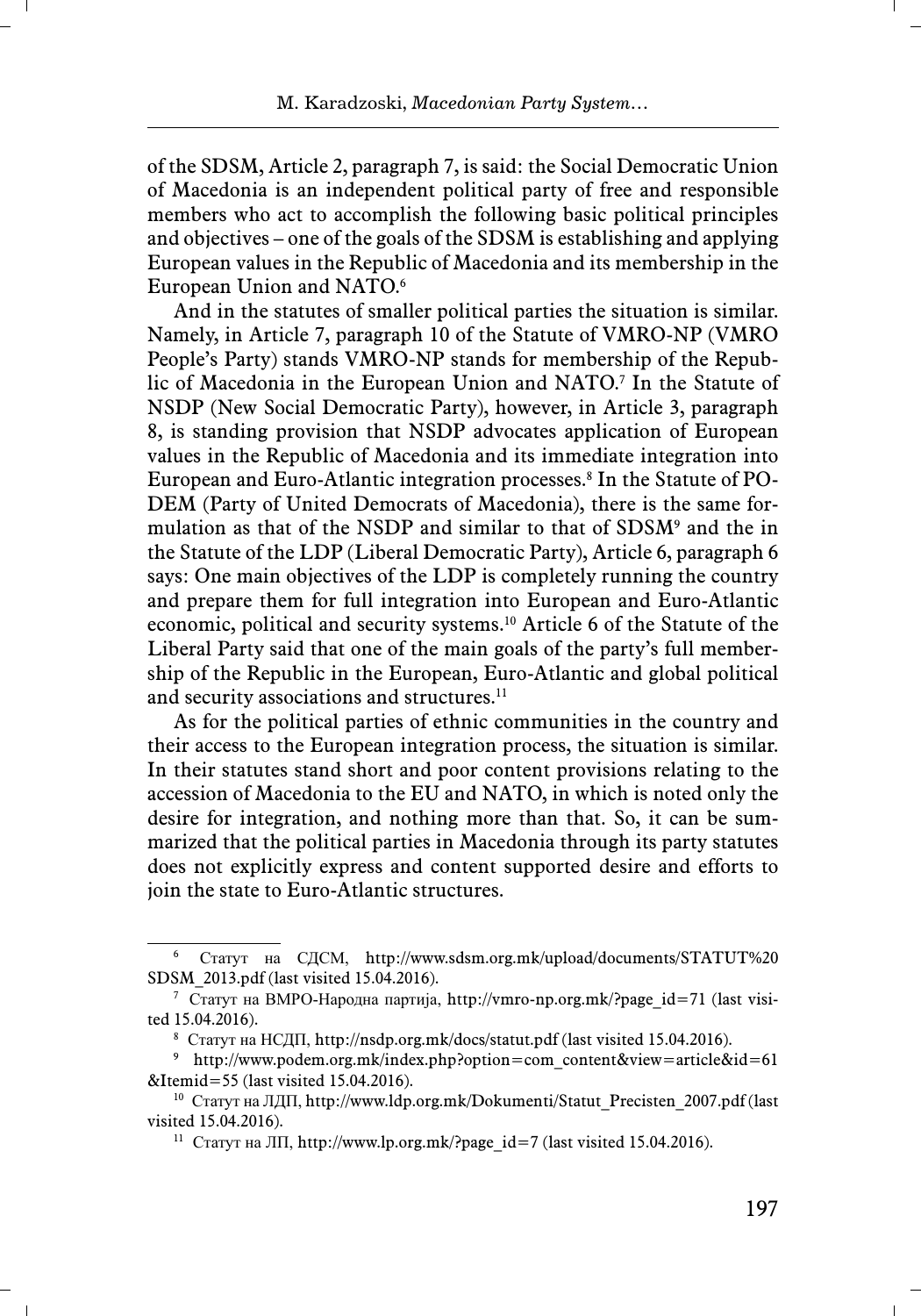Seen from the perspective of election programs and platforms, the situation is slightly better, because there are many essential commitments taken by all political parties in terms of integration into Euro-Atlantic structures. There were carried out surveys for parliamentary elections in 2011, and were analyzed the party programs of the parties which offered some content related to the accession of the Republic of Macedonia in the European Union.

With the exception of the DPA (Democratic Party of Albanians), all other political parties, both in ethnic Macedonian and in ethnic Albanian block, regardless of size, in its programs consider the issue in terms of European integration and NATO accession as a priority. SDSM and VMRO-DPMNE consider EU and NATO as a top priority i.e. as the main foreign policy objective. Therefore, their programs contain specific measures that would move Macedonia towards EU and NATO. Both parties believe that the name is a key issue that stands in the way of integration. EU and NATO are mentioned also in the programs of smaller political parties, and some of them, i.e. LDP (Liberal Democratic Party) pay most attention to the specific internal reforms aimed at European integration, while the United for Macedonia (OM) and Social Democratic Union of Macedonia add emphasis on security policy, and therefore membership in NATO. In the context of the EU and NATO, PODEM stress the need to inform the citizens about the process, while Democratic Right pays more attention on the Macedonian Diaspora, and it gets more important than integration. All parties in the Albanian political block, except DPA, in their programs pay attention to NATO and the EU. According to the program of Democracy e-re, National democracy party and National democracy union, European integration and joining NATO is one of the main goals of these parties. Considering this issue, DUI (Democratic Union for integration) refer only to the Albanian community and their representation in the security sector, while emphasizing the importance of partnership with the United States (US) in this process. Proposals and measures mainly concern the internal reforms that are evaluated by the European Community as problematic and should be improved in order further integration. These areas are the judiciary, investment, administrative and institutional framework etc.<sup>12</sup>

In some offered political, i.e. election programs is mentioned improvement or upgrade of the legal framework, and further harmonization with European legislation. At the same time, they initiate changes in existing

<sup>12</sup> http://mojotizbor.mk/images/phocadownload/eu-i-nato-vo-izbornite-programi.pdf, pp. 5 (last visited 18.04.2016).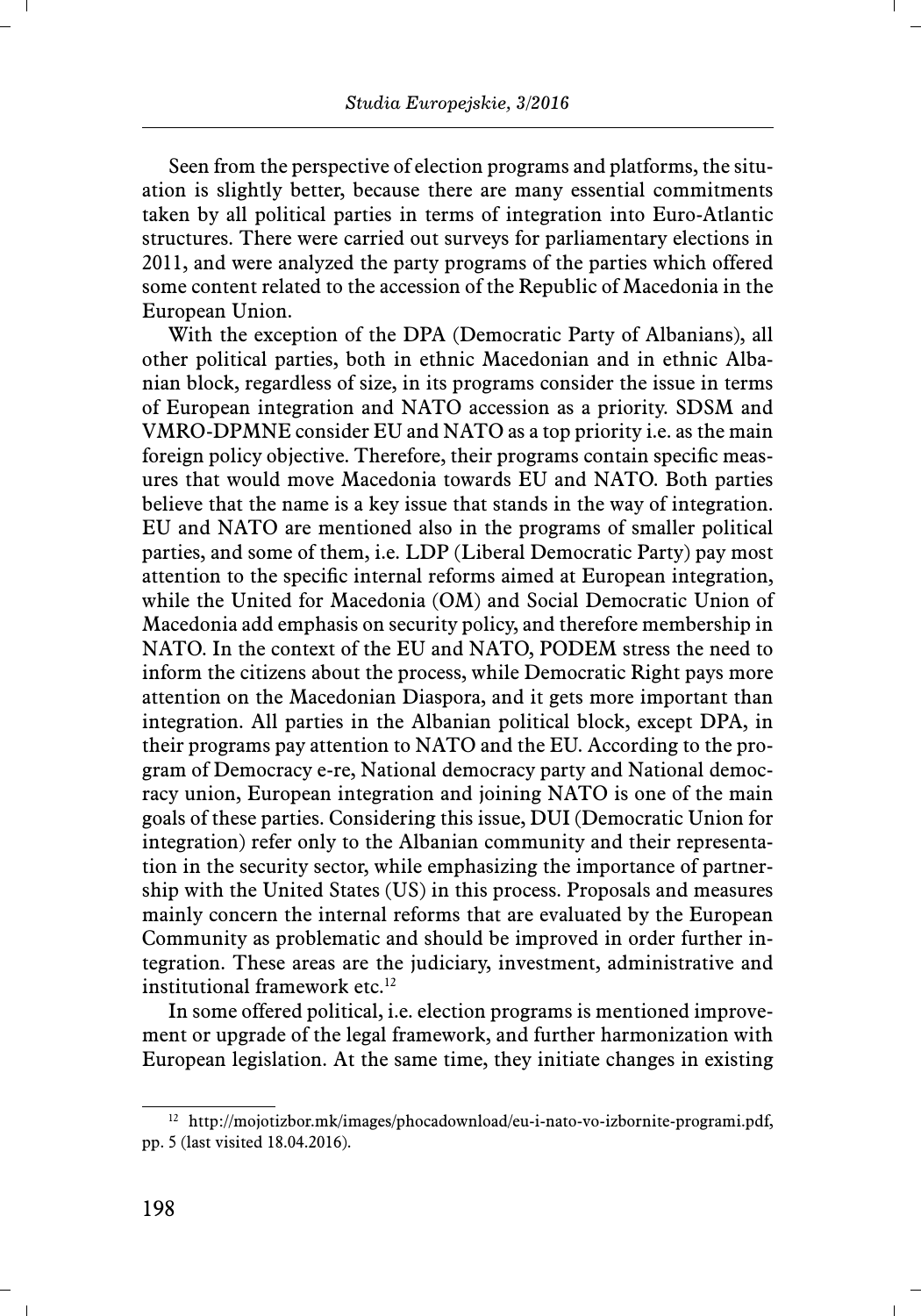laws and regulations. VMRO-DPMNE offered adoption of EU legislation and its implementation, which is necessary not only as a criterion for membership in the EU but also for the approximation of European standards and values in order to improve the lives of the citizens. SDSM had planned amendment of the Law on Service in the direction of getting more social benefits of military personnel, including professional soldiers who go on missions in accordance with the armies of other Member States in NATO. PODEM gives maximum support to the gradual adoption of the acquis communautaire in the legal system of the Republic of Macedonia, because it felt that in this way Macedonia will achieve full compatibility with the rules and regulations in force in the EU. SDU stands for an intensive process of harmonization of national legislation with EU legislation, and the LDP would initiate changes in regulation that will automatically pull request for responsibility of every political and administrative head of any institution that fails to pull at least 95% of the funds that are available to the EU pre-accession funds. NDU (National Democratic Union) as priority highlights administrative reforms and harmonization of the current legislation with EU legislation.13

The program of only five political parties provided state policies towards the integration of the Republic of Macedonia to the EU and NATO. Among the measures offered, some parties have more concrete measures than others. What is unique among all the parties is that the public policies that are planned to be taken are in the areas which are located as a problem by the European Union and whose solution will get closer Macedonia to the standards of the EU and NATO. The proposals of the VMRO-DPMNE are: Extension of fundamental reforms in the judiciary and the administration; Maintenance and improvement of compliance with the EU political criteria; Further economic reforms in line with European standards in order to ensure the evaluation of EC for a functioning market economy; Further reforms to the competitiveness of the Macedonian economy in terms of the EU internal market; Maintaining the level of full implementation of the Stabilisation and Association Agreement (SAA); Cooperation with the European Commission for the entry of SAA in the second stage; Cooperation with the European Commission on Accreditation of national institutions of the Republic of Macedonia for the full transfer of responsibility for management of IPA and the last of the five components of the instrument; Further strengthening of the human capacity of the Mission to the EU in Brussels; Projects E-Diaspora; Learning about IPARD; Hello EU; Diplomatic Academy; Regional Forums;

 $13$  Ibidem, p. 6.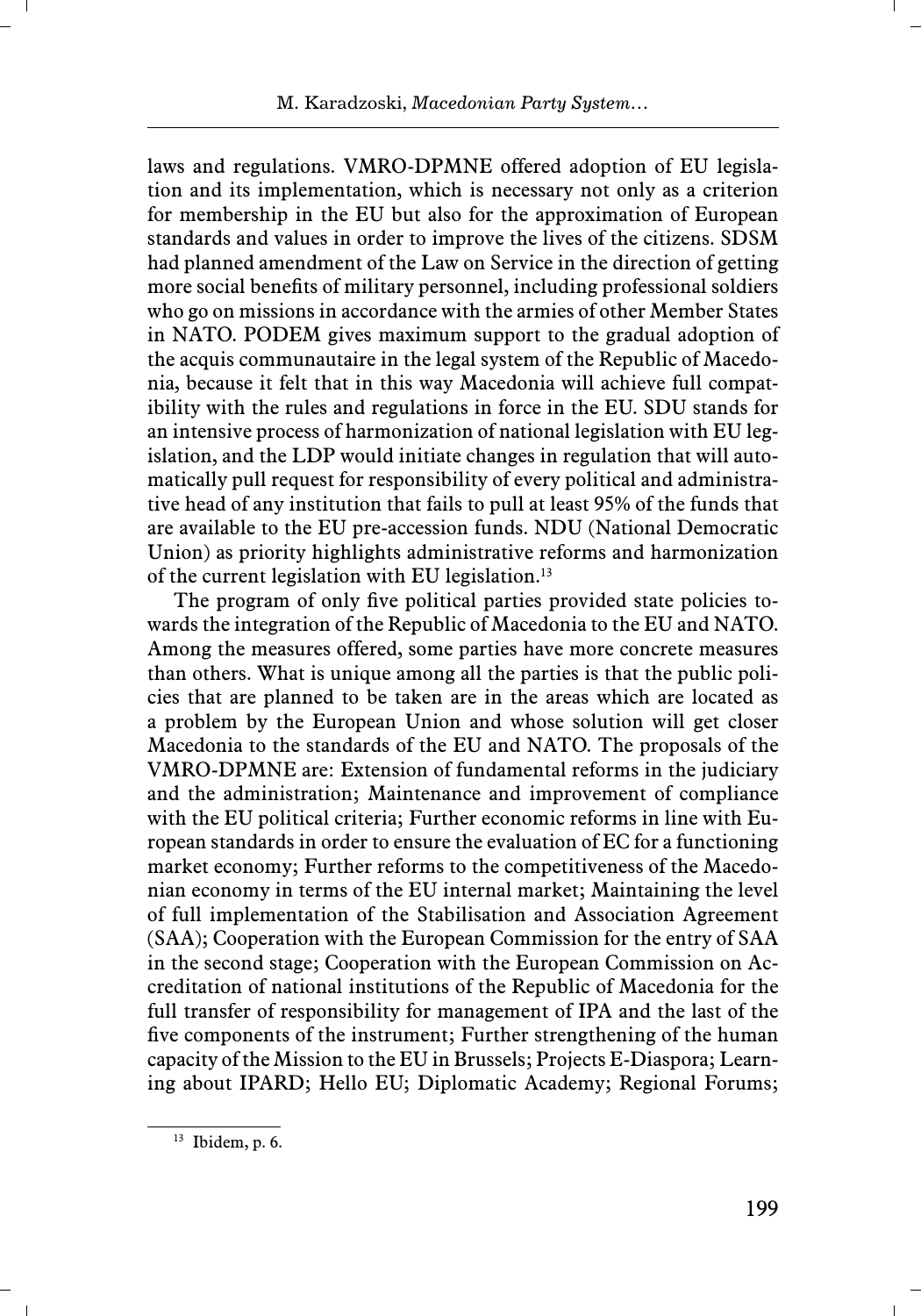Far and near; Forum Macedonian experts abroad; Learning about Europe without borders; Macedonian lobby in the EU. Proposals of SDSM are: Respect for the system of career progress in the diplomatic service; Setting an experienced and professional, not party staff in key positions in the Ministry; Reorganisation of the diplomatic and consular network and economic diplomacy according to actual needs, priorities and economic interest of the Republic of Macedonia; Involving of non-state actors and business associations, industry associations and chambers, the financial sector, business educational institutions and think-tanks, the tourism industry, etc .; Again forming teams that has acquired candidate status, which will be composed of experts from the administration, NGOs, universities, chambers and other professional associations. Suggestions of SDU are: Restoring the defense budget at a level above 2% of GDP; Appropriate equipment and modernization of the Army of the Republic of Macedonia; Continuation of reforms in the defense sector; Status of members of the Army of Republic of Macedonia; Setting up of experts in the field of defense that will work properly on the process of integration in NATO; Continuing with high contribution to peacekeeping operations; Reform of the reserve team; Reform of the military Intelligence; Proper implementation of the policy of equitable and balanced representation of the ethnic communities; Integration of the Ministry of Defence and General Staff; Restarting the military industry; Implementation of the standards and policies of the New Strategic Concept of NATO in 2010; Set of professional staff which will be dedicated to Macedonia's membership in the EU and show capacity, responsibility and accountability to citizens and to the EU. PODEM, in turn, highlights the following suggestions: Massive familiarizing of the citizens with the process of European integration; Complete staffing of all institutions that have direct or indirect authority in the process of European integration with professional and competent staff, and LDP: for 40 months will be achieved the completion of the legal, institutional and administrative framework of internal reforms necessary for full membership in the EU; Regarding the use of pre-accession funds, LDP is obliged to use at least 95% of the assets and the disposal of the country; Setting up of experts in the field of defense that will work properly the process of integration in NATO; Reform of the reserve team; Reform of the military intelligence; Proper implementation of the policy of equitable and balanced representation of ethnic communities; Integration of the Ministry of Defence and General Staff; Implementation of the standards and policies of the New Strategic Concept of NATO in 2010.14

 $14$  Ibidem, pp. 7–8.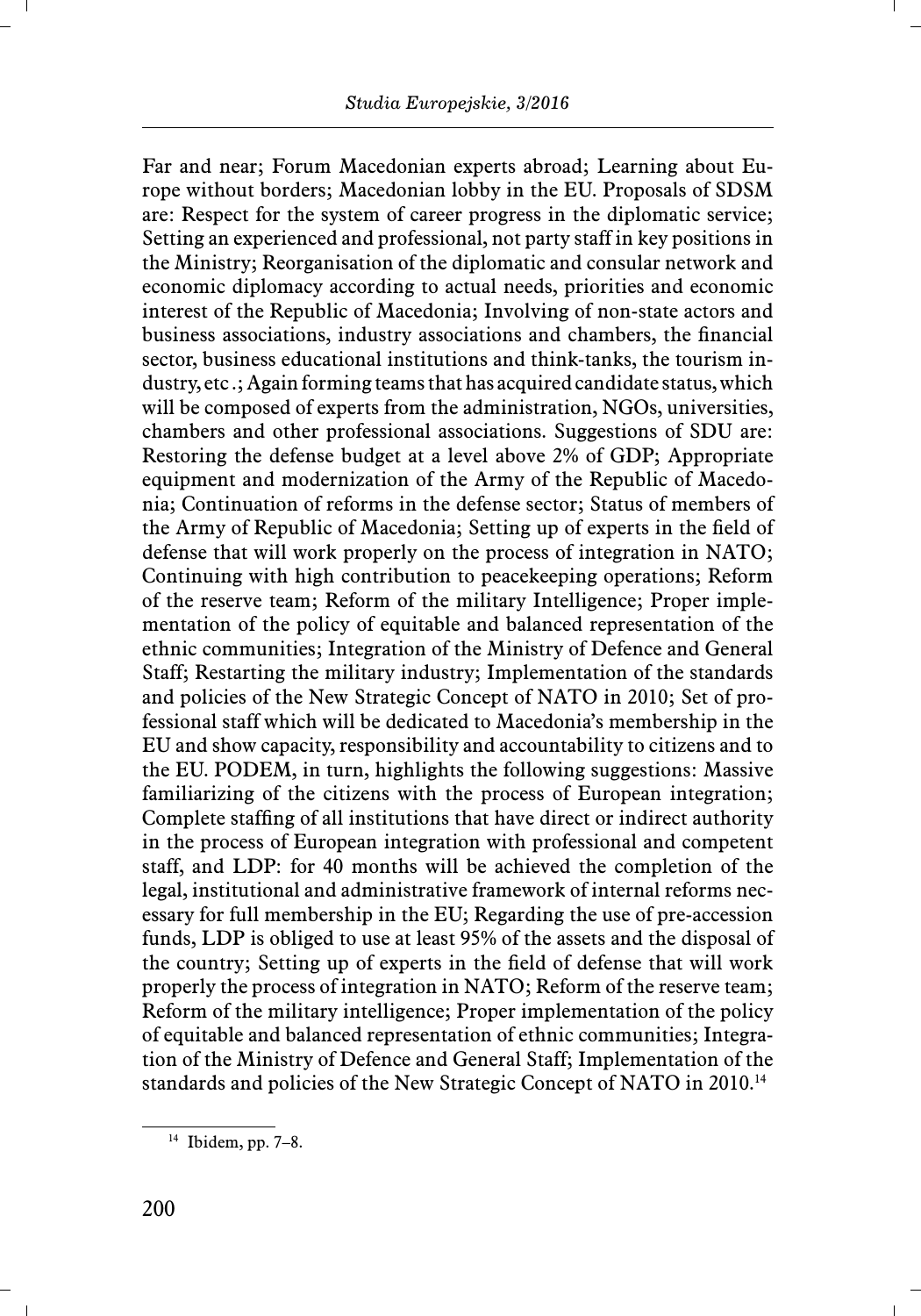We can summarize that the election programs of political parties recognize the contours of good and consistent policy related to Macedonia's accession to the European Union and NATO. What is essential for democracy in Macedonia is this trend to continue in the next election processes, thus will be confirmed its strong commitment to integration, but not only superficially and declaratively, but also through specific proposals, activities and content.

Nearly a year ago, VMRO-DPMNE initiated and proposed text of the Memorandum of political parties to meet the strategic goal for the Republic of Macedonia – membership in the EU. This memorandum should be signed by the political parties in the country, and they will be committed to continuously implement all activities and reforms for meeting the criteria for EU membership and will refrain from actions and activities that may interfere or negatively affect the accession process.

In the text of the Memorandum stands: "Considering the strategic orientation of the Republic of Macedonia for membership in the European Union, established from the time of its independence in 1991; Recalling that this strategic orientation of the Republic of Macedonia is set by the fact that Macedonia is a European country that belongs in Europe historically and geographically and also by civilisation; starting from the commitment of the Republic of Macedonia to share the values of the European Union for dignity, freedom, democracy, equality, the rule of law and respect for human rights; given that the strategic goal of EU membership is clearly and unequivocally supported by all political parties and citizens of the Republic of Macedonia; Aware that dialogue and cooperation between political parties and the constructive exchange of views and opinions are crucial for democratic development; Emphasizing that on the path of the Republic of Macedonia to the European Union is necessary cross-party consensus and mutual support, political parties in the Republic of Macedonia, which signed this Memorandum, undertake that:

 1. Continuously and without delay, within the institutions, will conduct all activities and reforms needed to meet the criteria for membership in the European Union, that will provide constructive support to them;

 2. We will refrain from actions and activities that may hinder or negatively influence the accession process; The disagreements or differences of opinion will be overcome in a dialogue within institutions (primarily in the Parliament,) taking into consideration the interest of the state and its citizens;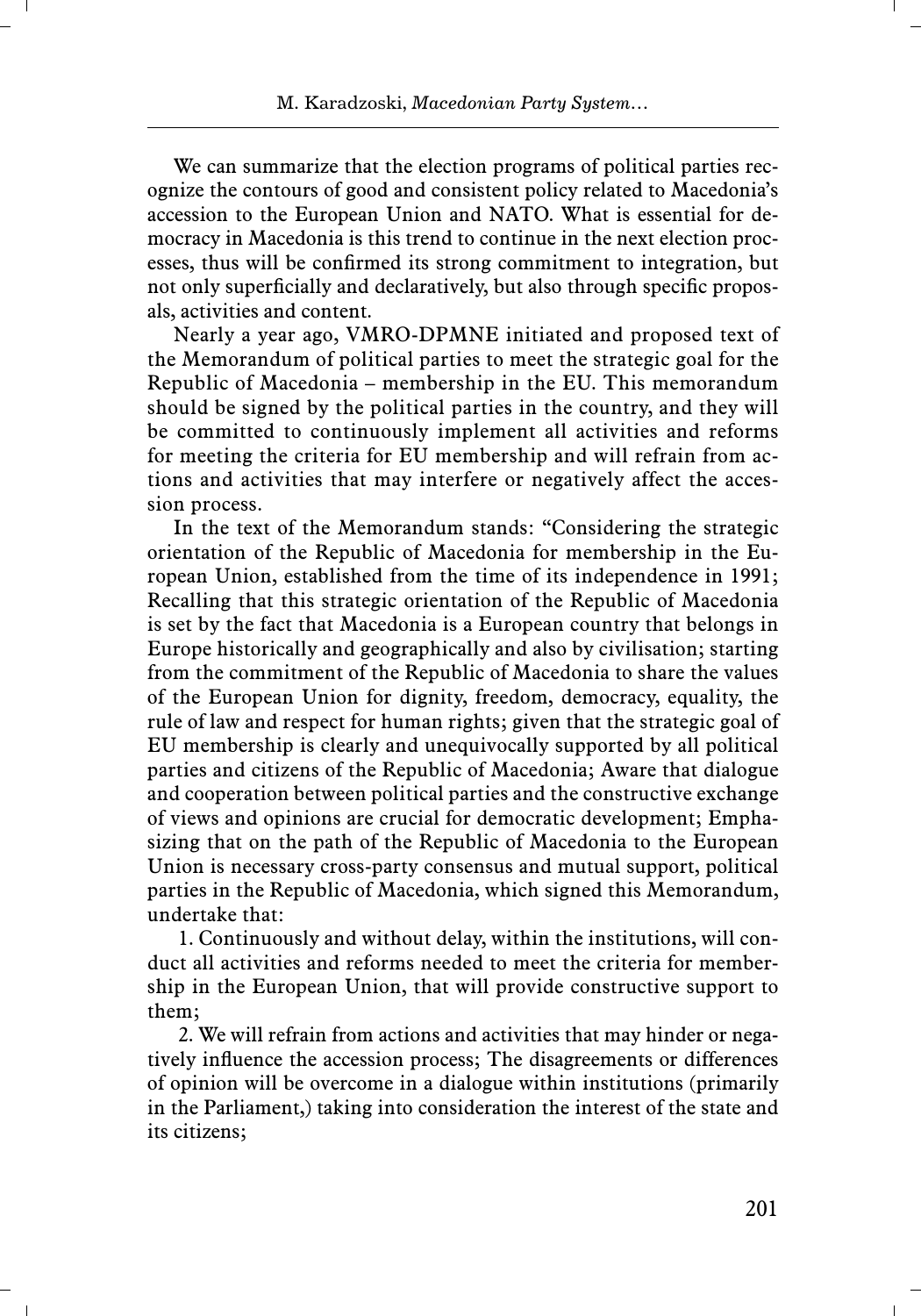3. We will endeavor to achieve harmonized positions or solutions to overcome the challenges facing the Republic of Macedonia in the accession process".<sup>15</sup>

This Declaration is only a formal verification of previously proclaimed positions of political parties in the country and their commitment to the accession of the Republic of Macedonia in the European Union. Signed by 17 parliamentary political parties,<sup>16</sup> clearly expresses the geo-strategic and geo-political orientation of the majority of political parties.

Institution through which political parties create and implement policies and strategies related to the accession of the Republic of Macedonia to the European Union is the Assembly, i.e. the European Affairs Committee of the Assembly, which includes members from the ruling and opposition parties.

Commission considers issues relating to:

- monitoring the implementation of the National Strategy for Integration of the Republic of Macedonia in the European Union and regularly reports to the Assembly for its implementation;
- monitoring the fulfillment of the obligations arising from the agreements between the Republic of Macedonia and the European Union and exercise programs and other acts of the institutions of the European Union, including financial assistance programs;
- monitoring and encouraging the process of harmonization of the legislation of the Republic of Macedonia with the European Union, as well as proposing measures to promote conciliation procedures, opinions and suggestions about the activities of the other working bodies of the Assembly and focuses their attention on issues related to the accession of Macedonia to the EU;
- monitoring the activities of the government and the departments of state administration regarding the admission of the Republic of Macedonia in the European Union and in relation thereto opinions and recommendations;
- analysing the consequences of the accession of Macedonia to the EU and prepare reports relating thereto;
- regular reporting to the Assembly on all issues related to European integration, including the collection of information, literature and other documents related to the European Union;

<sup>15</sup> http://kurir.mk/makedonija/vesti/107847-IntegralnoMemorandum-megu-politickite-partii-za-makedonskite-evrointegracii (last visited 20.04.2016).

<sup>16</sup> http://grid.mk/read/news/505823510/4618878/partiite-potpishaa-za-eu (last visited 20.04.2016).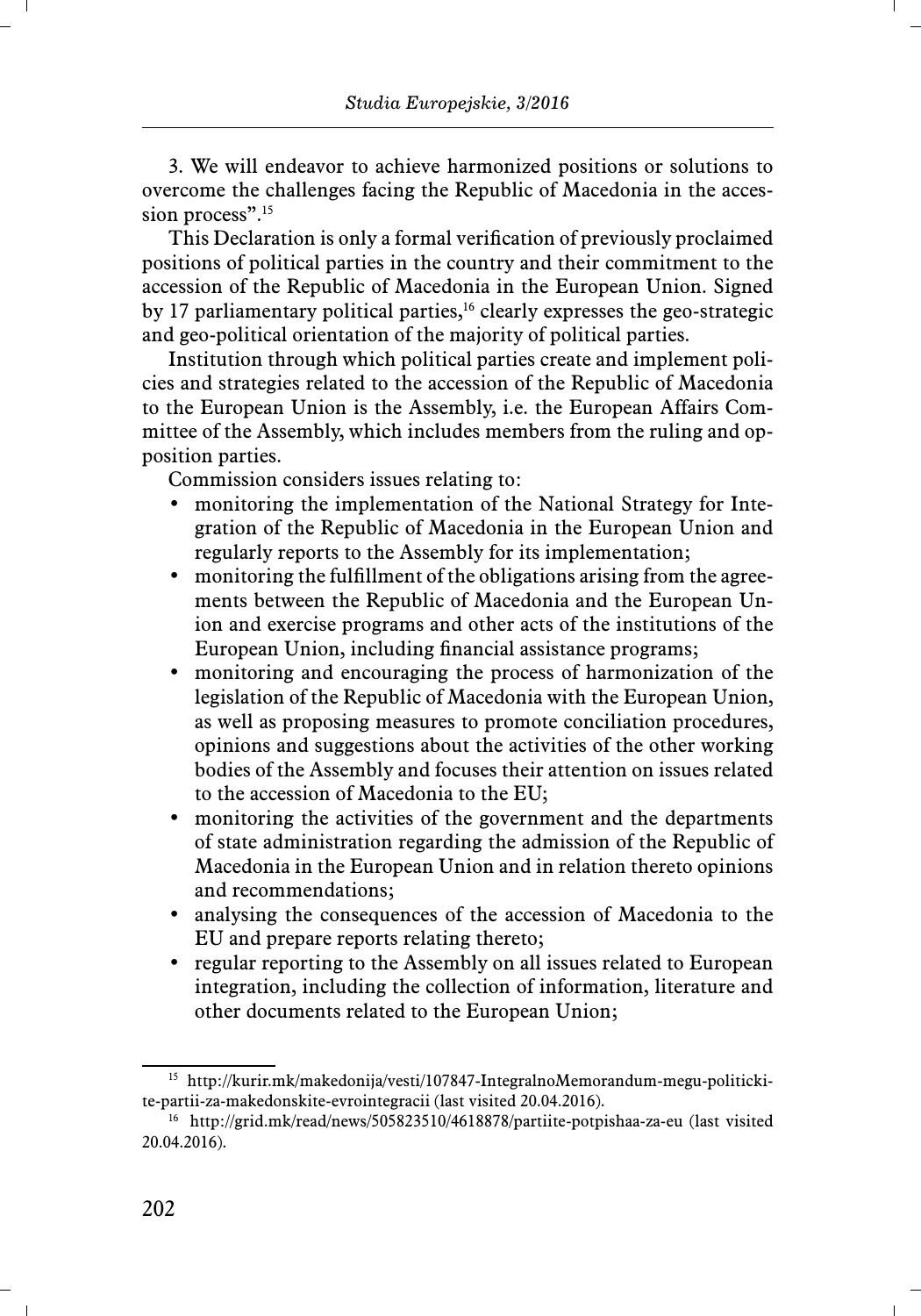- proposing and realisation of activities aimed at informing the public about the process of European integration;
- cooperation with the relevant committees of other countries and
- other issues related to European integration and the accession of the Republic of Macedonia in the European Union.<sup>17</sup>

As body sui generis in the integration of the Republic of Macedonia in the European Union is important to note the National Council for European Integration. It has a central role in deciding the policy of the state in the process of European integration. The National Council for European Integration is chaired by the leader of the largest opposition party in Parliament, and its members are deputies from among the ruling and opposition parties in the very Assembly. With the establishment of this body, the consensus of all parliamentary political parties regarding the European integration of Macedonia is verified.

The European Union has always strived to animate parties in Macedonia in terms of European integration in every possible way through direct meetings of its representatives, through letters and statements, through Macedonian competent institutions, etc. But what we should always bear in mind is that the state has no benefit from declarative commitment of political parties, and would benefit if they start actively, concretely and specifically work towards the accession of the Republic of Macedonia in the European Union.

# **Political Parties in Macedonia and Relations with the Neighbors**

Macedonian relations with neighboring countries are very important for Euro-Atlantic road of the state. The reason for this is the explicit approach of the European Union in terms of regional and neighborhood policy in the Balkans, which if is not successful puts in question the accession of the Balkan countries in the European Union. Of course, there is also another very practical reason that relates to the Macedonian Euro-integration, which is the right of veto which have neighbors who are members of the EU, Greece and Bulgaria. In the future, if Serbia and Albania join the Union before Macedonia, they will also possess the ability to block Macedonia's membership in the EU. This means that good neighborly relations appear as a necessary criterion for Euro-Atlantic future of Macedonia.

<sup>17</sup> www.sobranie.mk/mk/default.asp?vidi=komisii&mandatID=6&naziv=%ca (last visited 22.04.2016).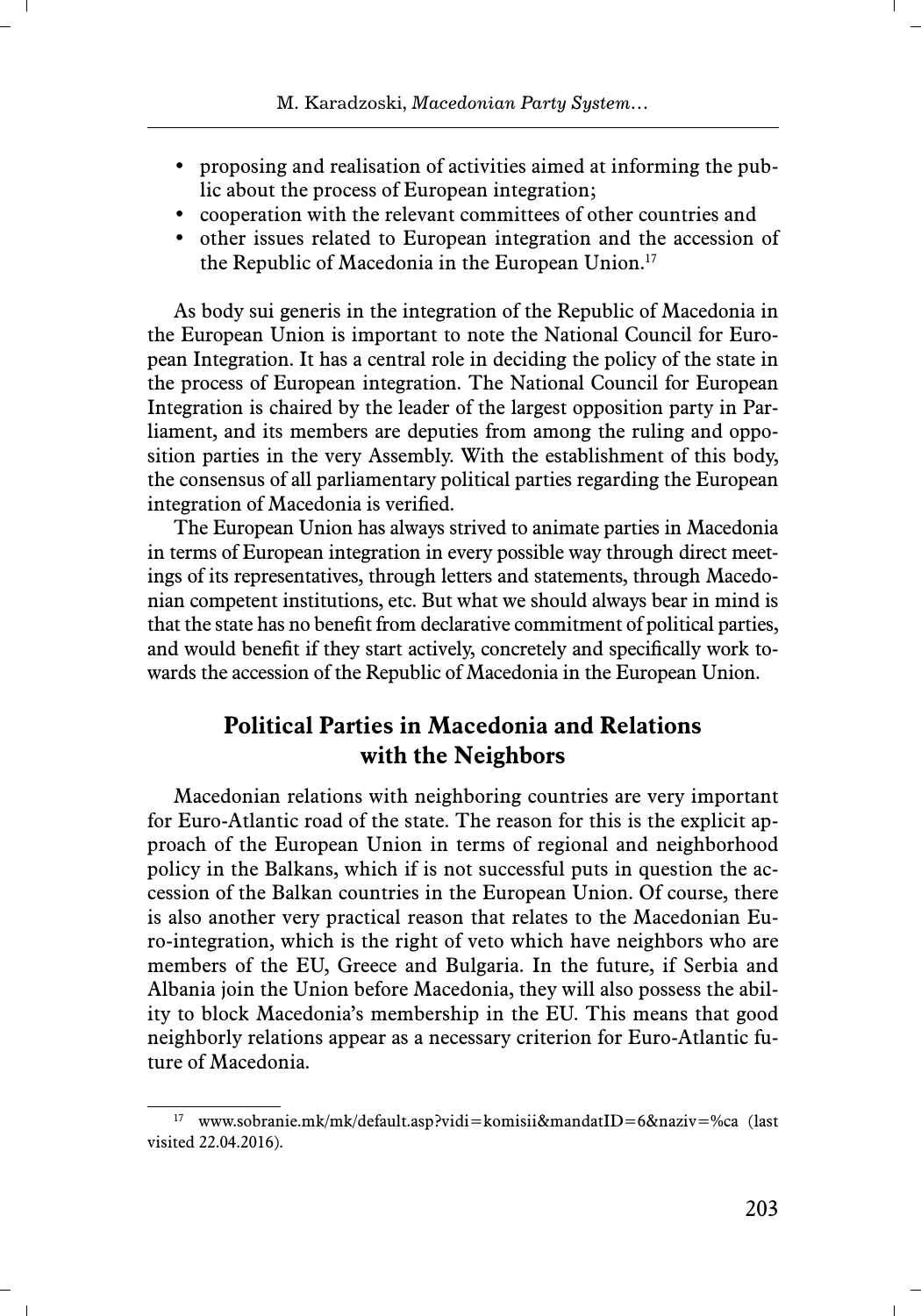Political parties in Macedonia have always had a position on Macedonia's relations with neighboring countries. As a subject of analysis in this paper we consider the two largest political parties in Macedonia, VMRO-DPMNE and SDSM. Sometimes, these parties have compatible views on certain issues, but also on certain issues they have very divergent perspectives.

Let us start from the relations with Greece, in which the central part comprises the name dispute. There is something called national identity here and the two main political parties are adamant that the state should not make any concessions concerning this.

For example, VMRO-DPMNE that is currently on power, has a strong and unequivocal stance of not changing the constitutional name of Macedonia.18 Also, the party believes that any proposed solution by Nimetz, requires consultation with the people, by asking that question in a referendum.19 Generally, the position of the party on the issue of the name is largely consistent in the last few years, however, there are some movements towards greater flexibility for acceptance of the proposed solutions.<sup>20</sup>

On the other hand, SDSM over time had greater modifications of its position related to the name issue, that ranged from hard line to very fl exible.<sup>21</sup> However, the last paragraph of the SDSM is that any solution must be filtered in a referendum, i.e. citizens to be consulted about any decision. Also, the party is adamant that it will not allow solution that infringe on national identity.<sup>22</sup>

As a very bad image for the country is the political bickering of the two major parties in the name dispute, and they abuse this sensitive issue in a day – political purposes.<sup>23</sup> It reflects the perception of the state by the international community, which is confused by the parties disunity and inconsistency in their views on this such important issue of Macedonia.

Greece has always required a constructive partner in the Macedonian political parties on resolving the dispute, but should not expect to run into cooperation with any party, if disputes Macedonian identity. That

<sup>18</sup> http://mrt.com.mk/node/16926 (last visited 25.04.2016).

<sup>19</sup> http://www.novamakedonija.com.mk/NewsDetal.asp?vest=427101019579&id=9&s etIzdanie=21969 (last visited 25.04.2016).

<sup>&</sup>lt;sup>20</sup> http://utrinski.mk/?ItemID=70743DDE7C1B444B808CFBCF87716237 (last visited 25.04.2016).

<sup>21</sup> http://www.idividi.com.mk/vesti/makedonija/564730/index.htm (last visited 25.04. 2016).

 $^{22}$  http://republika.mk/?p=150173 (last visited 25.04.2016).

<sup>&</sup>lt;sup>23</sup> http://www.dnevnik.mk/?ItemID=A29AE620AE40A940818B317B23BEBD5F (last visited 25.04.2016).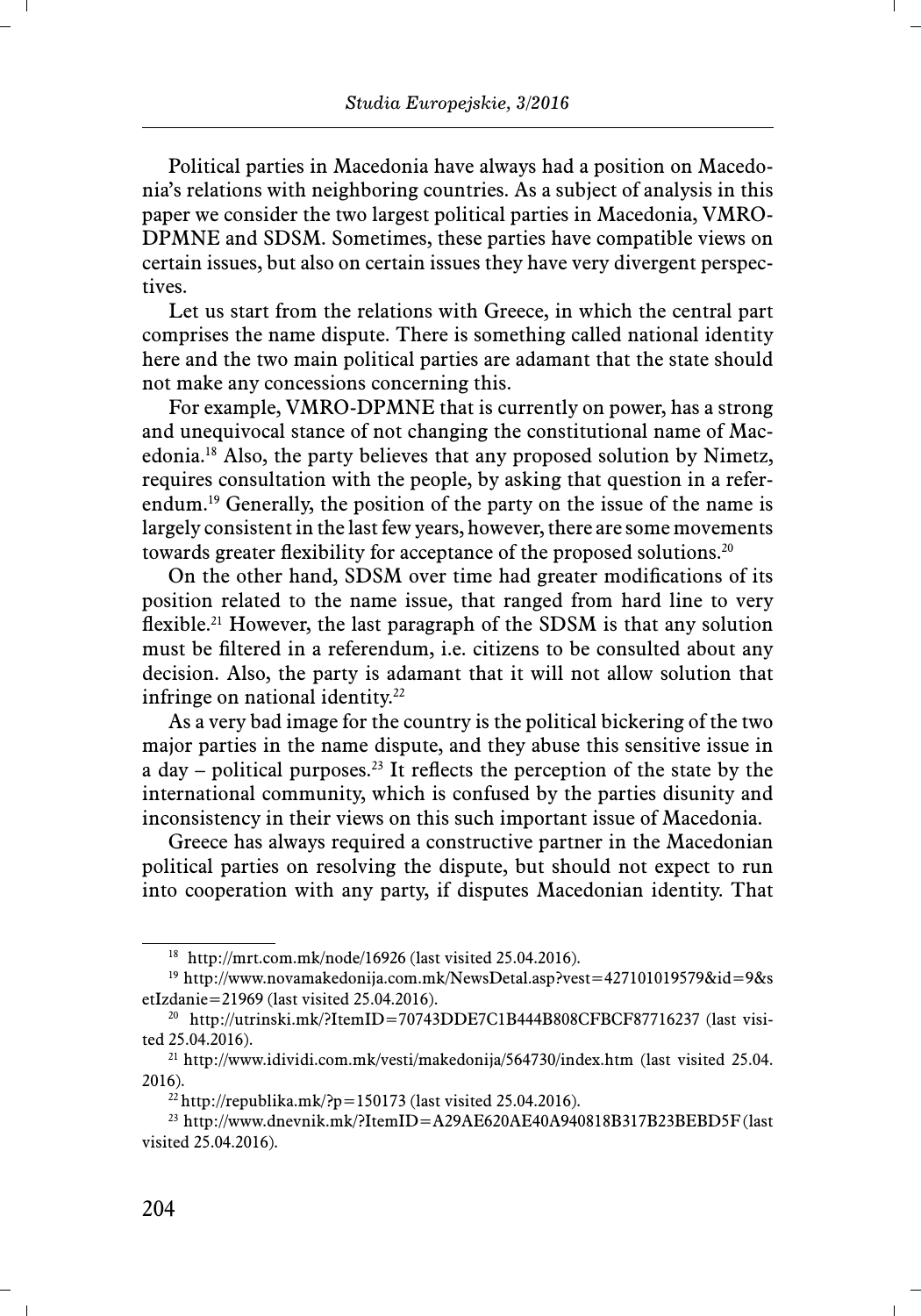means disobeying of the so-called 'Red line' by any side will mean stagnation in the negotiations, and that means a halt for Macedonia's Eurointegration processes.

The document on which is based the cooperation between Macedonia and Greece is the Interim Agreement of 1995.<sup>24</sup> Any attempt to misuse its provisions by any side will mean a reaction from the other side.

Besides name dispute, there are other problems on the relation between Macedonia and Greece. Such is the failure to recognize the existence of the Macedonian minority in Greece, $25$  dispute for the properties of Macedonians in Greece dating back to the Civil War in Greece, $26$  etc. Resolving these disputes, or part of them, would unblock the process of accession of the Republic of Macedonia in the European Union and NATO.

Relations between Macedonia and Bulgaria are subject to regular interest by the major political parties. Ambivalence of interstate relations has a reflection on the ambivalence of the views of political parties in terms of relations with Bulgaria.

After the independence of the Republic of Macedonia, the public perception was that the VMRO-DPMNE is Pro-Bulgarian oriented party, and SDSM is pro-Serbian (pro-Yugoslav) oriented party. The label of Bulgarofilly was attached to the VMRO-DPMNE, because a large part of the members of the leadership of the party stand for emotionally close relations with Bulgaria, without critical observation of the historical relations between the two countries.<sup>27</sup> After all, most of the initiatives for cooperation and rapprochement of Macedonia and Bulgaria came at a time when the government was leaded by VMRO-DPMNE, not only in the past but also today.28 Despite the best intentions of both sides, a comprehensive cooperation agreement between Macedonia and Bulgaria, which would solve some of the disputed issues between the two countries is not signed yet.

SDSM has always had very reserved attitude towards Bulgaria, created due to the lessons learned from the past. But despite this, also in the ranks of the party has emerged specific initiatives for cooperation with Bulgaria.29 Modern constellation of relations between neighboring coun-

<sup>&</sup>lt;sup>24</sup> http://mk.wikisource.org/ (last visited 25.04.2016).

<sup>25</sup> http://sitel.com.mk/panajotis-atina-nema-da-go-priznae-makedonskoto-malcinstvo -bez-pritisok-od-megjunarodna-zaednica (last visited 27.04.2016).

<sup>26</sup> http://vecer.mk/makedonija/baranjata-za-vrakjanje-na-imotite-e-obid-za-kreiranjena-makedonsko-malcinstvo-vo-grcija (last visited 27.04.2016).

<sup>&</sup>lt;sup>27</sup> http://www.makdenes.org/content/article/3540949.html (last visited 27.04.2016).

<sup>28</sup> http://vesti.mk/read/news/2863900/1001533/potvrdenoto-dobrososedstvo-na-skopje-i-sofija-po-izborite (last visited 29.12.2014).

<sup>29</sup> http://duma.mk/index.php/politika/5379-2013-07-02-17-19-37 (last visited 29.04.2016).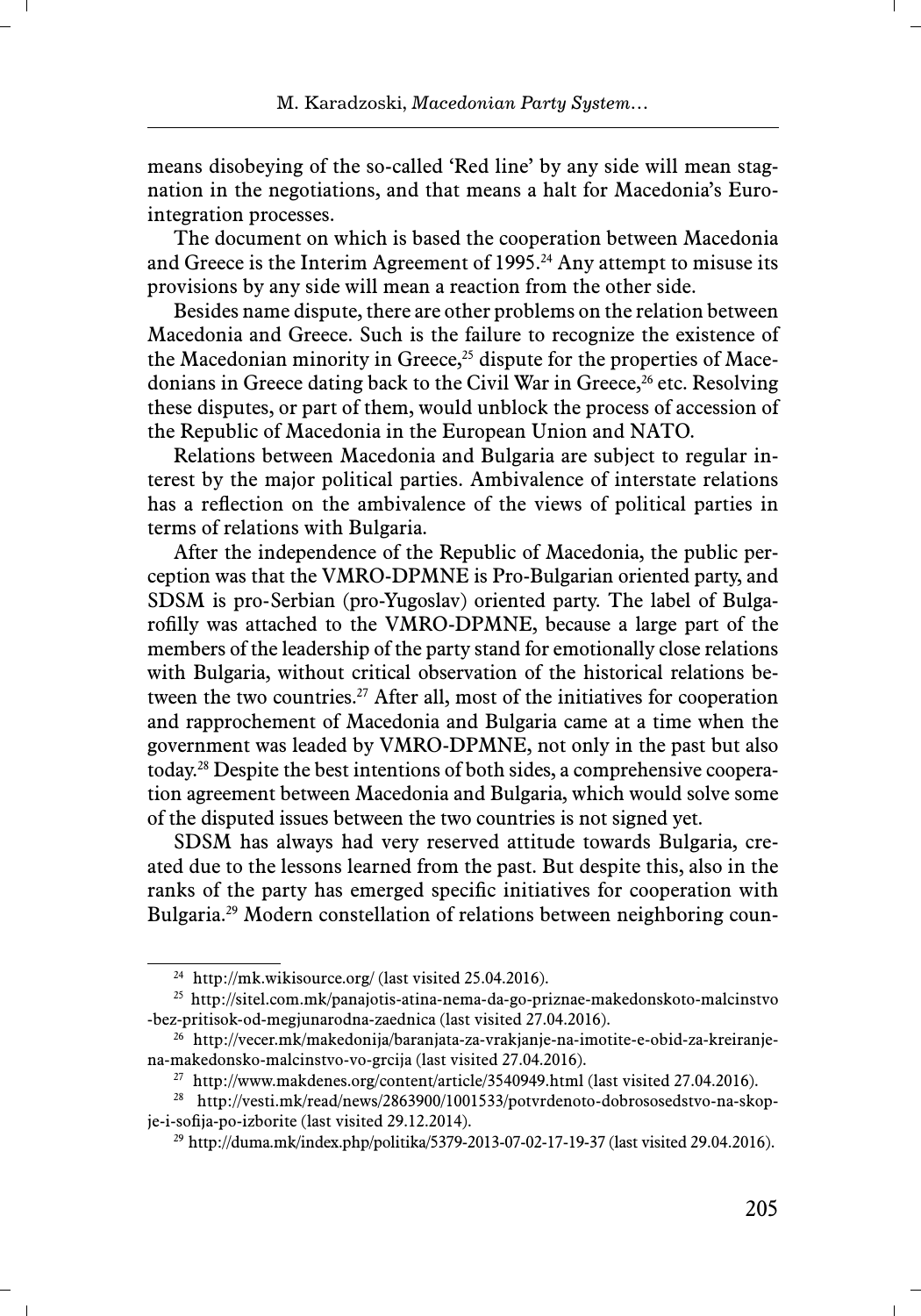tries that are or should be members of the European Union requires the implementation of cooperation free from emotion, historical memories and so on. Therefore, in the interest of both parties is the creation and implementation of good neighborly relations with Bulgaria.

As the main problems between Macedonia and Bulgaria, are noted the interpretation of certain historical events and problematic ethnic affiliation of certain historical figures,<sup>30</sup> as well as non-recognition of the existence of an ethnic Macedonian minority in Bulgaria.<sup>31</sup> Resolving these issues is particularly important, especially for Macedonia, because the outstanding issues can generate a blockade by Bulgaria, on the Euro-Atlantic integration processes in Macedonia.32

Relations between Macedonia and Albania are generally honest and friendly. However, there are some outstanding issues that are incorporated in the attitudes of the political parties in Macedonia, related to the Macedonian national minority in Albania (its numbers), the territorial reorganization of Albania and the abolition of municipalities with majority of Macedonian population.33 These views are almost identical at the ruling and the opposition party in Republic of Macedonia.

Macedonia and Serbia have built a common history for decades within Yugoslavia, but in 1991 they began to build relationships as two neighboring countries that aspire to join the European Union. Although most of the citizens of Macedonia perceive Serbia as the friendliest neighbor,34 however, there are certain problems associated with the status of the Macedonian Orthodox Church, which was denied by the Serbian Orthodox Church.35 These problems are noted by the two major political parties, who are clearly on the side of the Macedonian Orthodox Church and often call the Serbian state to help for addressing this issue.

<sup>30</sup> http://skandalno.net/bozhidar-dimitrov-makedoniya-krade-bal-85103/ (last visited 29.04.2016).

 $31 \text{ http://www.novamakedonija.com.mk/Details/substar.asp?vestInstant=11596}$ (last visited 29.04.2016).

<sup>32</sup> http://novinite.bg/articles/11085/Plevneliev-namekna-che-Balgariya-moje-da-blokira-Makedoniya-za-ES-zaradi-incidenta-v-Skopie (last visited 29.04.2016).

<sup>33</sup> http://www.mkd.mk/makedonija/dijaspora/albanskite-vlasti-podgotvuvaat-zakonza-ukinuvanje-na-makedonskite-opshtini (last visited 29.04.2016).

<sup>34</sup> http://press24.mk/anketa-makedoncite-ja-smetaat-srbija-za-najprijatelski-sosedgrcija-za-najneprijatelski (last visited 29.04.2016).

<sup>&</sup>lt;sup>35</sup> http://star.utrinski.com.mk/?pBroj=1234&stID=7333&pR=2 (last visited 29.04. 2016).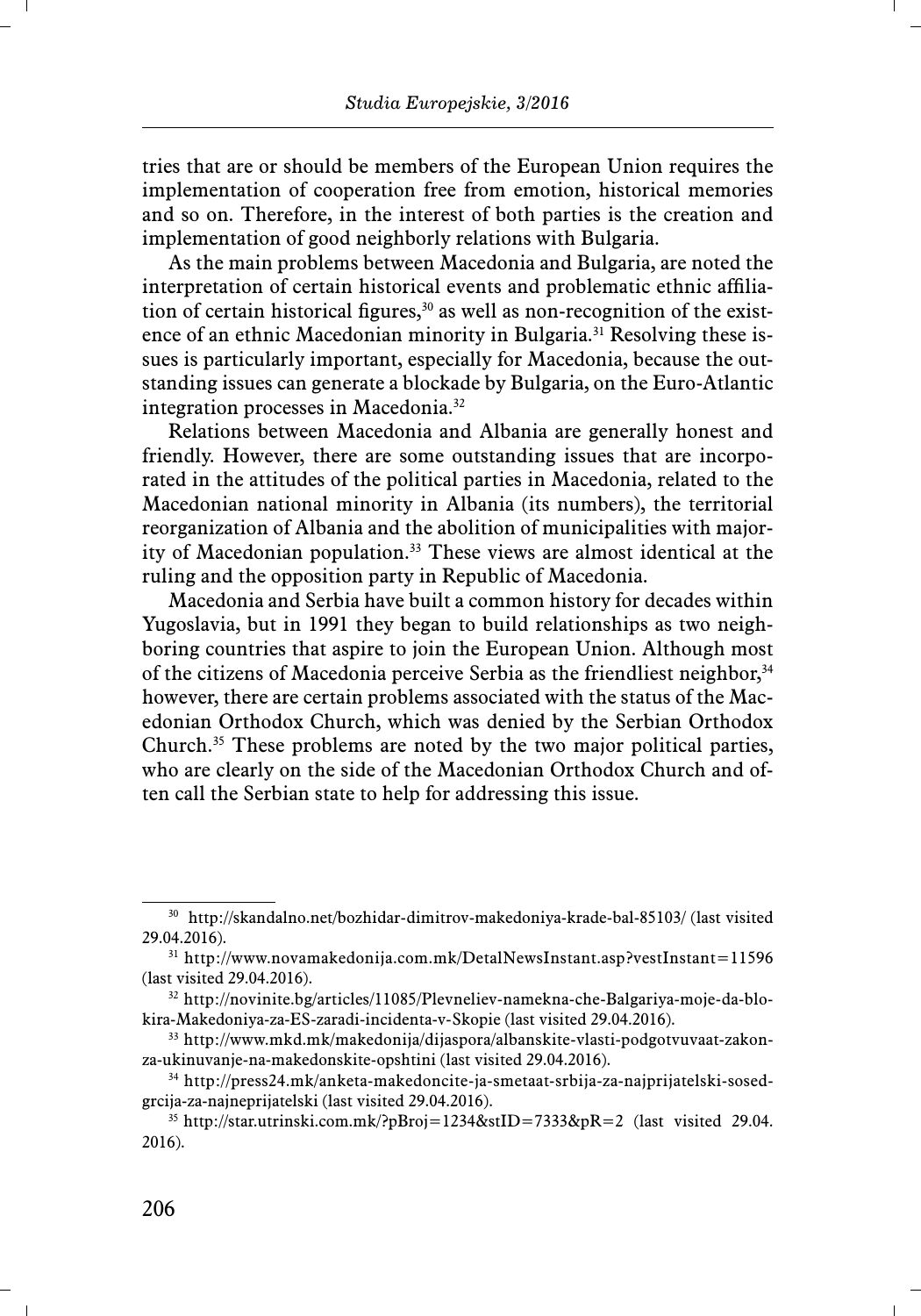## **Bibliography**

- Kacarska S., *The EU in Macedonian party politics Consolidating and dividing*, in: *EU integration and party politics in the Balkans*, ed. C. Stratulat, "EPC Issue Paper", No. 77, September 2014.
- Siljanovska Davkova G., *Organizational Structures and Internal Party Democracy in the Republic of Macedonia*, in: *Organizational structures and Internal Party Democracy in South Eastern Europe*, ed. Georgi Karasimeonov, Sofia 2005.
- Taleski D., Casal Bértoa F., *Party Regulation and Party System Development in Macedonia (1990–2012)*, "The Legal Regulation of Political Parties Working Paper", No. 39, February 2014.

#### **Websites:**

- http://mk.wikipedia.org/wiki (last visited 4.04.2016).
- http://vmro-dpmne.org.mk/?page\_id=172 (last visited 13.04.2016)
- http://www.sdsm.org.mk/Default.aspx?mId=45&lId=1 (last visited 14.04.2016).
- Статут на ВМРО-Народна партија, http://vmro-np.org.mk/?page\_id=71 (last visited 15.04.2016).
- Статут на НСДП, http://nsdp.org.mk/docs/statut.pdf (last visited 15.04.2016).
- http://www.podem.org.mk/index.php?option=com\_content&view=artic le&id=61&Itemid=55 (last visited 15.04.2016).
- Статут на ЛДП, http://www.ldp.org.mk/Dokumenti/Statut\_Precisten\_ 2007.pdf (last visited 15.04.2016).
- Статут на ЛП, http://www.lp.org.mk/?page\_id=7 (last visited 15.04. 2016).
- http://mojotizbor.mk/images/phocadownload/eu-i-nato-vo-izborniteprogrami.pdf (last visited 18.04.2016).
- http://kurir.mk/makedonija/vesti/107847-IntegralnoMemorandummegu-politickite-partii-za-makedonskite-evrointegracii (last visited 20.04.2016).
- http://grid.mk/read/news/505823510/4618878/partiite-potpishaa-za-eu (last visited 20.04.2016).
- www.sobranie.mk/mk/default.asp?vidi=komisii&mandatID=6&naziv= %ca (last visited 22.04.2016).
- http://mrt.com.mk/node/16926 (last visited 25.04.2016).
- http://www.novamakedonija.com.mk/NewsDetal.asp?vest=42710101957 9&id=9&setIzdanie=21969 (last visited 25.04.2016).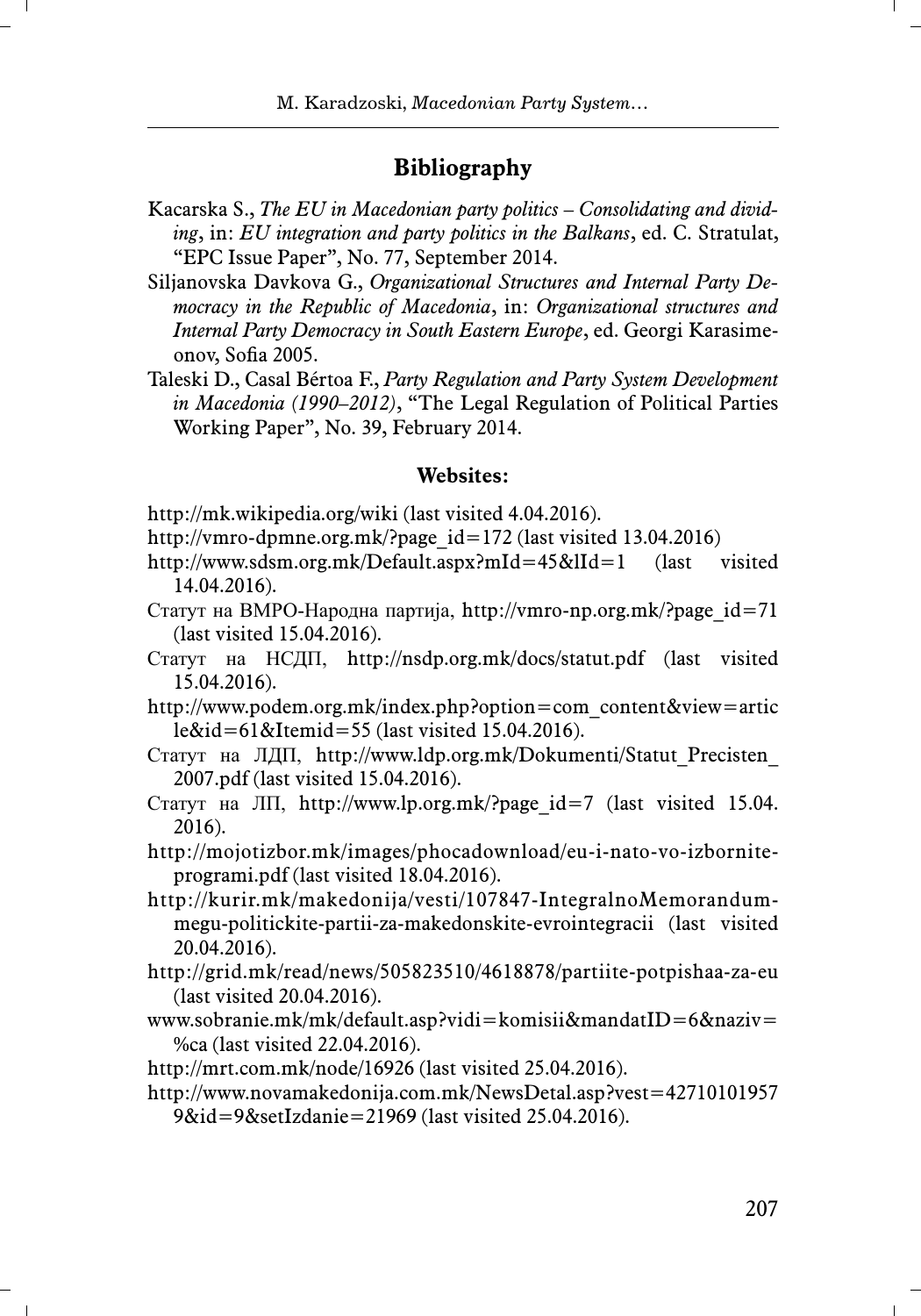- http://utrinski.mk/?ItemID=70743DDE7C1B444B808CFBCF87716237 (last visited April 2016).
- http://www.idividi.com.mk/vesti/makedonija/564730/index.htm (last visited 25.04.2016).
- http://republika.mk/?p=150173 (last visited 25.04.2016).
- http://www.dnevnik.mk/?ItemID=A29AE620AE40A940818B317B23BE BD5F (last visited 25.04.2016).
- http://mk.wikisource.org/ (last visited 25.04.2016).
- http://sitel.com.mk/panajotis-atina-nema-da-go-priznae-makedonskoto-malcinstvo-bez-pritisok-od-megjunarodna-zaednica (last visited 27.04.2016).
- http://vecer.mk/makedonija/baranjata-za-vrakjanje-na-imotite-e-obidza-kreiranje-na-makedonsko-malcinstvo-vo-grcija (last visited 27.04. 2016).
- http://www.makdenes.org/content/article/3540949.html (last visited 27.04. 2016).
- http://vesti.mk/read/news/2863900/1001533/potvrdenoto-dobrososedstvo-na-skopje-i-sofija-po-izborite (last visited 29.12.2014).
- http://duma.mk/index.php/politika/5379-2013-07-02-17-19-37 (last visited 29.04.2016).
- http://skandalno.net/bozhidar-dimitrov-makedoniya-krade-bal-85103/ (last visited 29.04.2016).
- http://www.novamakedonija.com.mk/DetalNewsInstant.asp?vest Instant=11596 (last visited 29.04.2016).
- http://novinite.bg/articles/11085/Plevneliev-namekna-che-Balgariya-moje-da-blokira-Makedoniya-za-ES-zaradi-incidenta-v-Skopie (last visited 29.04.2016).
- http://www.mkd.mk/makedonija/dijaspora/albanskite-vlasti-podgotvuvaat-zakon-za-ukinuvanje-na-makedonskite-opshtini (last visited 29.04.2016).
- http://press24.mk/anketa-makedoncite-ja-smetaat-srbija-za-najprijatelski-sosed-grcija-za-najneprijatelski (last visited 29.04.2016).
- http://star.utrinski.com.mk/?pBroj=1234&stID=7333&pR=2 (last visited 29.04.2016).

**Key words:** Republic of Macedonia, Political Parties, Foreign Policy, European Union